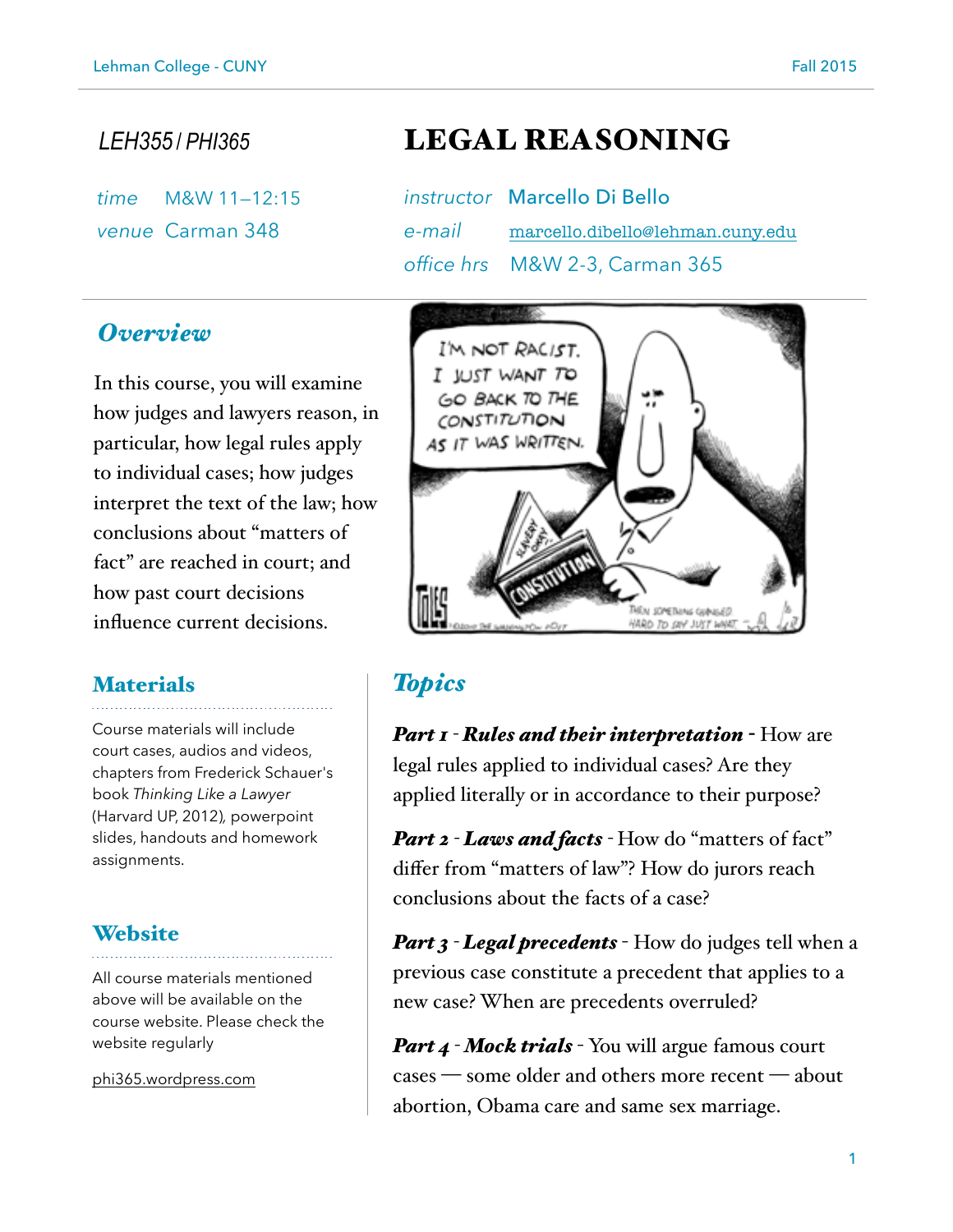# **Requirements**

You are required to

- ✦ complete the *graded assignments* and the *final project*
- ✦ attend class regularly

# Graded assignments (50% of the grade)

There will be five graded assignments, worth 10% each:

**#1.** court decision analysis *due Wed Sept 9* 

**#2**. argument analysis *due Mon Sept 28* 

*#3.* fact analysis *due Wed Oct 14*

**#4**. appellate decision analysis *due Mon Oct 26* 

**#5**. case comparison *due Mon Nov 16* 

# Final project (50% of the grade)

The final project consists of

- ✦ participation in a mock trial *schedule TBA*
- ✦ written court opinion or petitioner's or respondent's brief *due Wed Dec 16*

*More detailed instructions will be provided in due course.* 

# Late policy

If an assignment is handed in late, you will not get credit for it.

# *Schedule*

### PART <sup>1</sup> - RULES AND INTERPRETATION

### week 1: *Mon Aug 31 & Wed Sept 2*

Viewing laws as rules that are applied to individual cases is the most common picture of legal reasoning. Is this picture accurate? How are rules applied to individual cases?

### *reading*

Schauer*, Rules—in law and elsewhere* [chapt. 2]

### week 2: *Wed Sept 9* — No class on *Mon Sept 7*

We will read a case in which a legal rule about inheritance was interpreted and applied according to its purpose and not its letter.

assignment #1 due Sept 9

### *reading*

 *Riggs v. Palmer* (1889)

week 3: *Wed Sept 16 —* No class on *Mon Sept 14*

*S*ame topic as last week.

week 4: *Mon Sept 21 —* No class on *Wed Sept 23*

Some judges believe judicial decisions should be guided primarily by the *text* of the law; others believe the *purpose* of the law should play a pivotal role. We will examine their arguments.

### *watching*

Scalia and Breyer Debate the Constitution

### week 5: *Mon Sept 28 & Wed Sept 30*

We will continue the discussion "text *versus* purpose" by looking at the imaginary case of the speluncean explorers.

assignment #2 due Sept 28

*reading*

*Fuller, The Case of the Speluncean Explorers*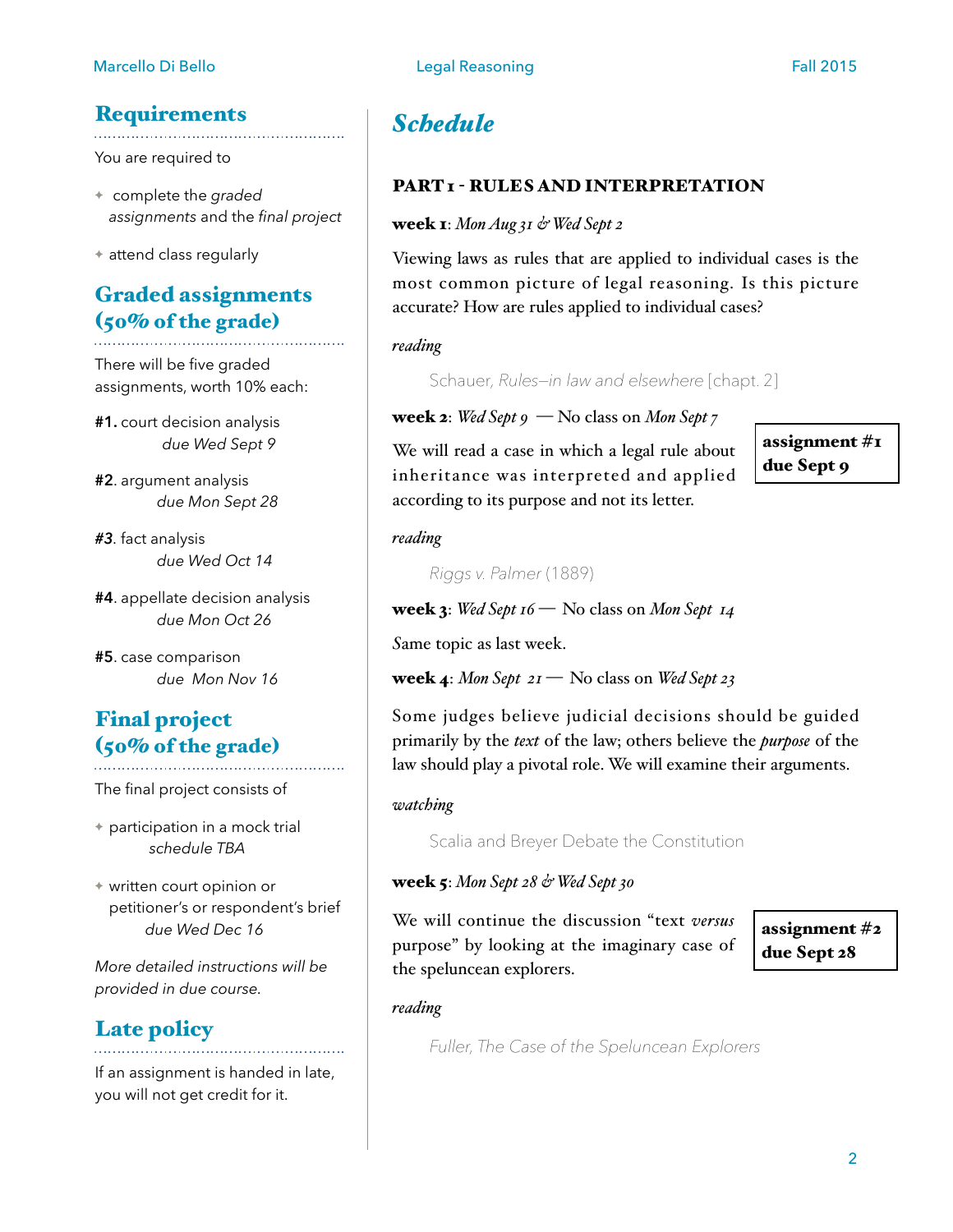# Course objectives

You will exercise and develop:

- $\triangle$  the ability to read court opinions and identify their rationale
- ✦ the awareness that legal decisions can have lasting effects on the lives of people
- ✦ analytical reasoning skills, in particular, the ability to weight reasons for/against a claim
- ✦ analytical writing skills, in particular, the ability to formulate a legal argument and defend it from objections

# Course etiquette

Just in case you forgot:

- ✦ do the reading and come to class ready to participate
- ✦ disagree with me and your fellow students, but always be polite
- ✦ don't be shy and don't think your ideas are not worth sharing
- ✦ when you're in class, don't get distracted by the other world — i.e. your phone, Facebook, etc.

# No plagiarism!

You may not copy the work of others without proper acknowledgement, and if you do so, *you will fail the class.*

### PART 2 - FACTS AND LAWS

### week 6: *Mon Oct 5 & Wed Oct 7*

Legal reasoning is not only about rules and their interpretation, but also about "facts". In this respect, we will examine the distinction between "matters of fact" and "matters of law".

### *reading*

Schauer, *Law and Fact* [chapt. 11]

### week 7: *Wed Oct 14* — No class on *Mon Oct 12*

Same topic as last week.

*watching*

assignment #3 due Oct 14

*Twelve Angry Men* (1957)

### week 8: *Mon Oct 19 & Wed Oct 21*

The standard of proof in criminal cases is beyond a reasonable doubt. What does that mean, exactly?

*reading*

*in re Winship* (1970)

### week 9: *Mon Oct 26 & Wed Oct 28*

assignment #4 due Oct 26

We will see how the law/fact distinction is apparent in how appellate courts reach their decisions.

*reading*

People v. Goetz (NY 1986)

*sign up for a mock trial of your choice and think about the final project*

## PART 3 -LEGAL PRECEDENTS

week 10: *Mon Nov 2 & Wed Nov 4* 

A past case applies to a new case when the two are sufficiently similar, but how to decide when the similarity is "sufficient"?

### *reading*

Schauer, *Practice and Problem of Precedent* [chapt. 3]